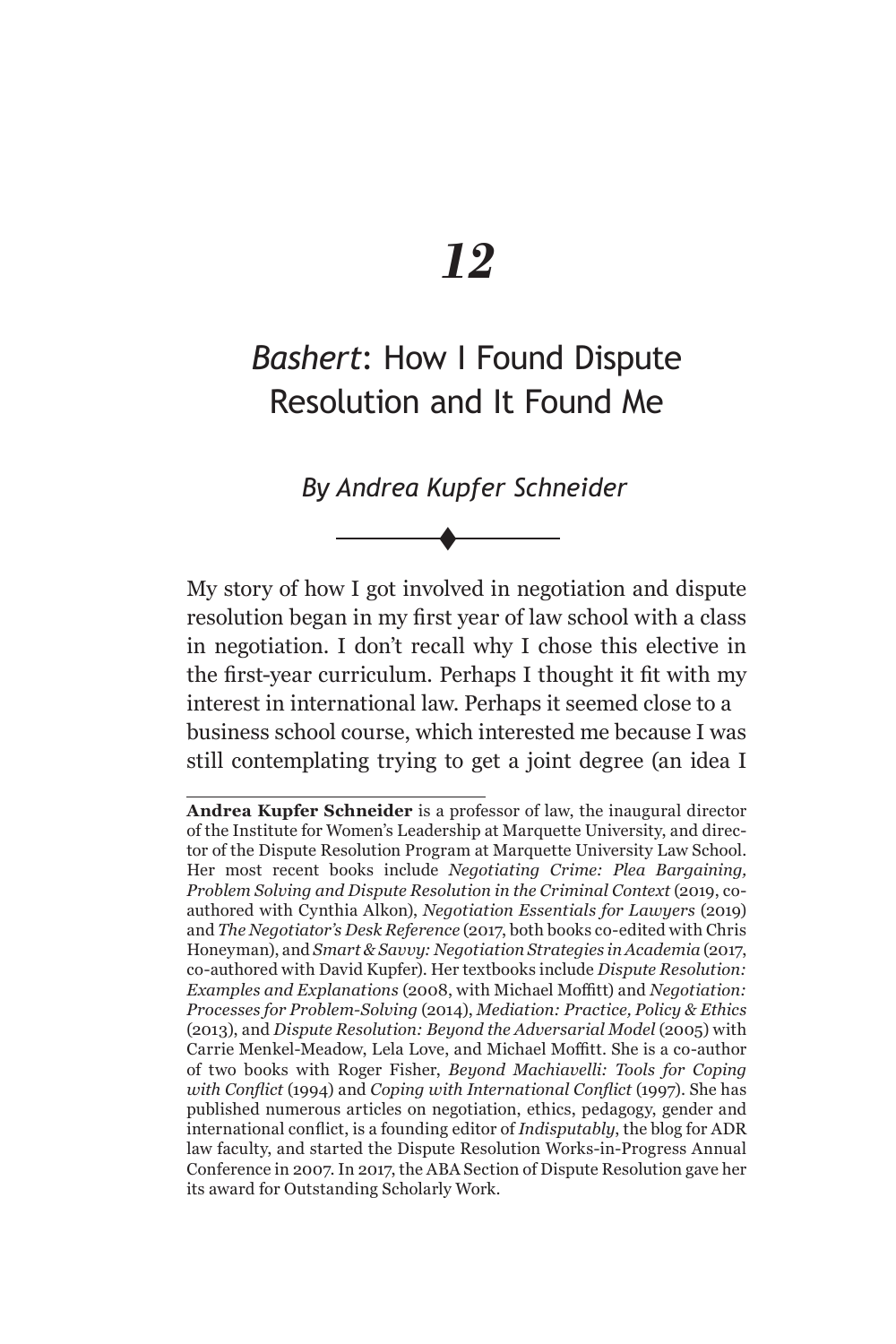later dropped). Perhaps I signed up for the course because I subconsciously thought it fit my personality or family background. Perhaps, as in so many choices students make, first impression and convenience played a part: the course sounded interesting and fit perfectly in my schedule. Whatever the reason, I am confident that at the time I had no idea it would change the trajectory of my career. In retrospect, I think it might have been *bashert*, which is Yiddish for "destiny." Something I was meant to find.

## **Getting to Dispute Resolution**

## *Harvard Negotiation Project*

Roger Fisher, who usually taught the negotiation course, was on sabbatical that year, so Bruce Patton was the professor, and he was a terrific teacher. I enjoyed the class immensely and realized that I wanted to do much more work in this area. To figure out how to accomplish that, I met with Elizabeth Kopelman (later Borgwardt), a 3L who was Roger Fisher's research assistant. Liz, who wound up hiring me to replace her, later became a mentor and coauthor. I was very excited to step into her shoes.

I met Roger Fisher for the first time in the fall of 1990. He was almost a foot taller than I am, and that day he looked both daunting and friendly. He peered down at me. "I understand that you are to be my research assistant," he announced. And that was that—it was meant to be.

Working for Roger for the next two years was a whirlwind of everything from class preparation to research on current events to preparation for his Senate testimony and his other high-end commitments. Because of Roger's focus on international events, those two years confirmed for me my interest in conflict resolution and how international law was only one piece of the puzzle of how countries should relate to one another.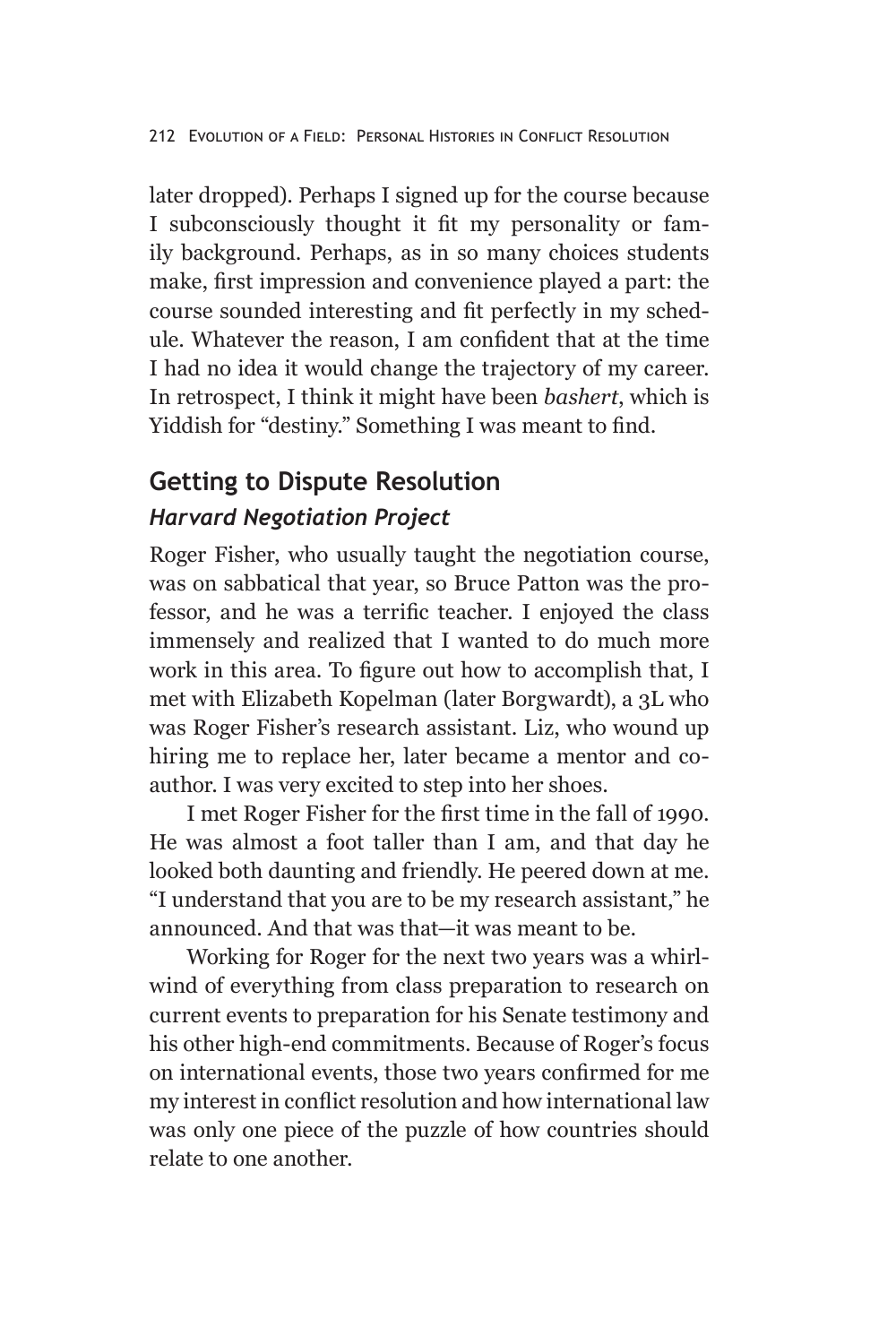For example, in December 1990, after Iraq invaded Kuwait, the United States was still debating whether to send troops. I worked on Roger's Senate testimony, and he allowed me to co-author an op-ed piece with him and Doug Stone, who was then an associate at the Harvard Negotiation Project. The op-ed in the *Boston Globe* pointed out that Saddam Hussein was not crazy—and that "crazy" was too glib a label to give to other leaders when we disagreed with them. Hussein, I learned, did not just show up in Kuwait and claim the oil but set forth his claim in elaborate and law-based arguments: 1) that Kuwait was really a 19th province of Iraq, as the Western powers that had drawn the maps after World War I had gotten it wrong (which was not a crazy point at all) and 2) that Kuwait had been tunneling under Iraq to steal its oil. If even supposedly "crazy" Saddam Hussein was claiming that he was permitted to act under international law, having a legal standard from which to negotiate must be vital. This also made me realize that one key challenge in negotiation is to listen and try to understand the other side—even when you think they are absolutely wrong.

I also appreciated that Roger's perspective on the Middle East was quite different from mine. I had visited Israel and back in 1990, I pretty much viewed Israel as the hero in any narrative (a view that has become far more nuanced in the last 30 years). Roger didn't necessarily disagree, but he had much more appreciation for the views of the Arab countries, which helped fill in my narrative.

By the time I became a teaching assistant for the Negotiation Workshop in January of 1991, I was hooked. Bruce Patton again took the lead—this time in teaching all the teaching assistants how to teach. And even though the workshop was harder and more time-consuming than anything I had ever done, I loved it and decided that this was my future career. I've always felt blessed to have figured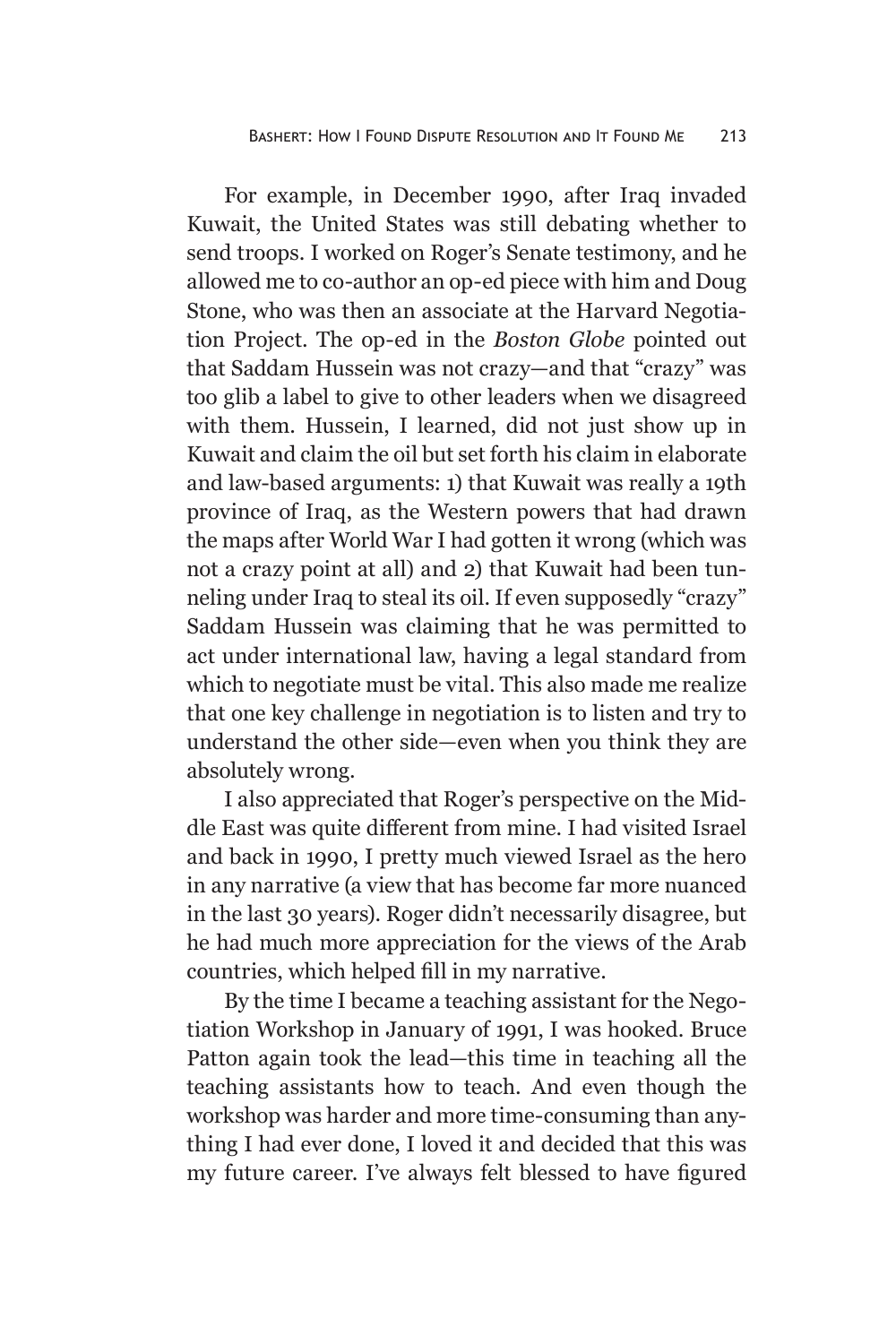out this part of my destiny by the second year of law school because with that clear direction, I could map out my next steps more thoughtfully.

Looking back, I'm amazed that I realized so early on my desire to build a career in negotiation and be a law professor. I had come to law school thinking that I would like to be in-house counsel for IBM, which at the time was the largest company in the world, and travel around the globe. Of course, in retrospect, my choice seems entirely logical. My mom, dad, and stepmom are all professors, and their knowledge and experience in their respective fields have served me extremely well over my career. I've co-authored a book with my dad about negotiation in academia, focusing on faculty in medicine and science. And I was pleased to be able to guest lecture about the Nuremberg trials in my mom's class on the Holocaust, after she came down with the flu while I happened to be home. When I later got the opportunity to see her teach, I realized how similar we were in running a classroom. This would not be surprising to anyone outside the family, but I still remember being shocked to understand that I had really grown up to be her.

In my third year of law school, I was the head teaching assistant in Roger's undergraduate class "Coping with International Conflict." In addition to learning the course materials, I learned how to hire other students and manage a team. I also got to see the thoughtful analyses that we had presented to diplomats and the Senate the previous year be used by undergraduate students with the same understanding and effectiveness—a great lesson in how good theory and clear concepts can be applied in many different contexts. As Roger used to say, the students would be able to learn about South Africa or India and Pakistan, but perhaps more important, they would also realize that they could negotiate more effectively with their roommates and their families.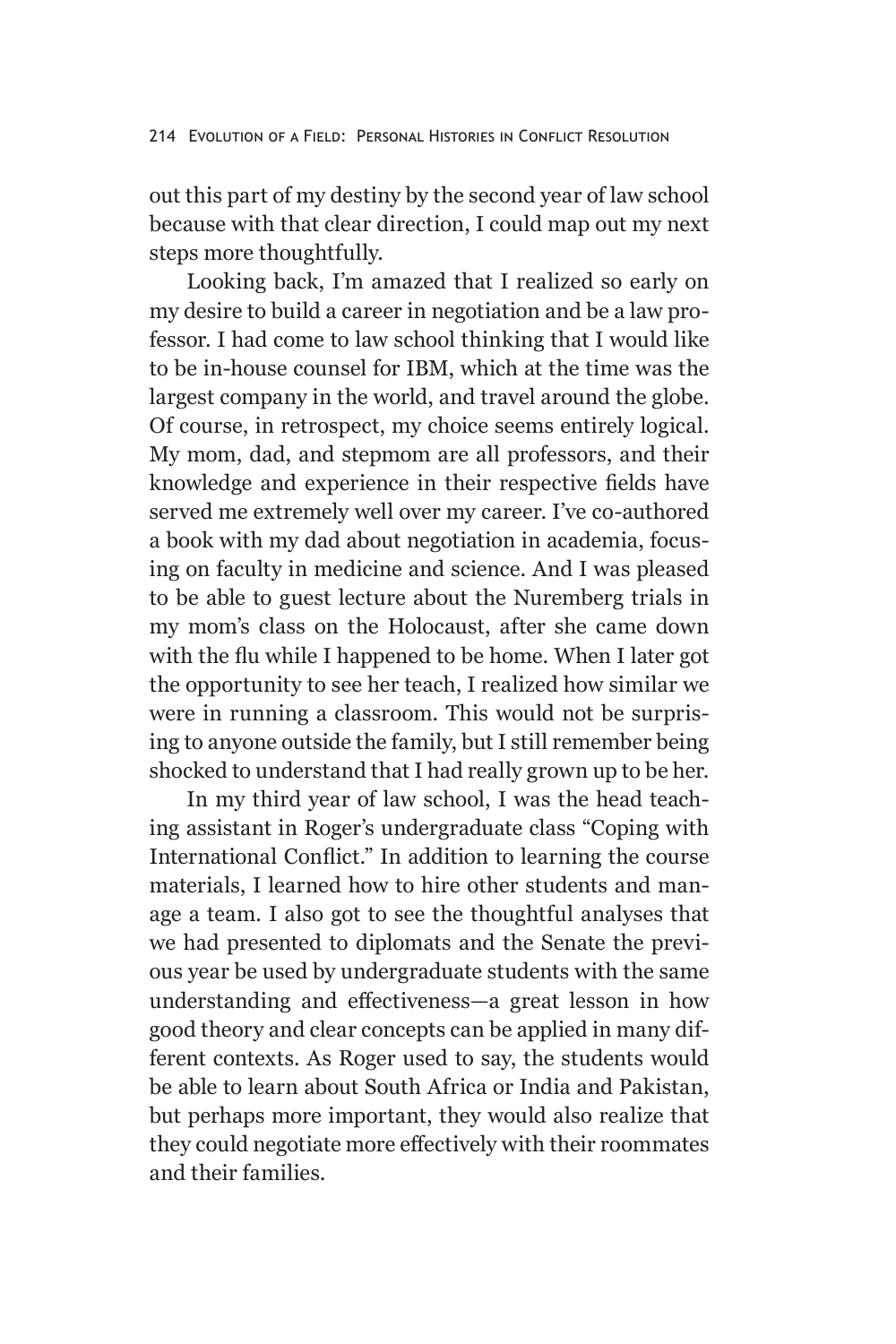This lesson has really stuck with me. Settings and applications will change, but good frameworks and theories can be applied across the board and provide insight and support, even for someone who is not an expert in that context. In some ways, this is what a mediator does—providing process expertise regardless of substantive knowledge. This recognition has given me the confidence to expand my "context" past where I have direct experience. Working on the materials for this class also led to my first two publications in the field, both with Roger and other colleagues: the popular book *Beyond Machiavelli: Tools for Coping with Conflict* and the textbook *Coping with International Conflict: A Systematic Approach to Influence in International Negotiation*.

#### *Stanford and Interdisciplinary Learning*

I had marvelous good luck when Robert Mnookin, who was then a professor at Stanford Law School, visited Harvard in my second year. After I took a family law class and worked with him in the January workshop, he, too, became a mentor who helped shape my career. Bob was very clear and direct about what it would take to become a law professor, and I went about "checking those boxes" for the remaining time at Harvard. I worked on the *Harvard International Law Review*, kept striving for better grades, published two student notes, and secured a coveted clerkship with Judge Irving Kaufman of the Second Circuit. When Judge Kaufman died late in my third year of law school, shortly before I was to start my clerkship, it was Bob who fortunately provided my soft landing and offered me a teaching position at Stanford for the fall of 1992, turning adversity into an opportunity.

The semester at Stanford was eye-opening for all sorts of reasons—from learning about how different faculties operate and get along (Stanford was quite different from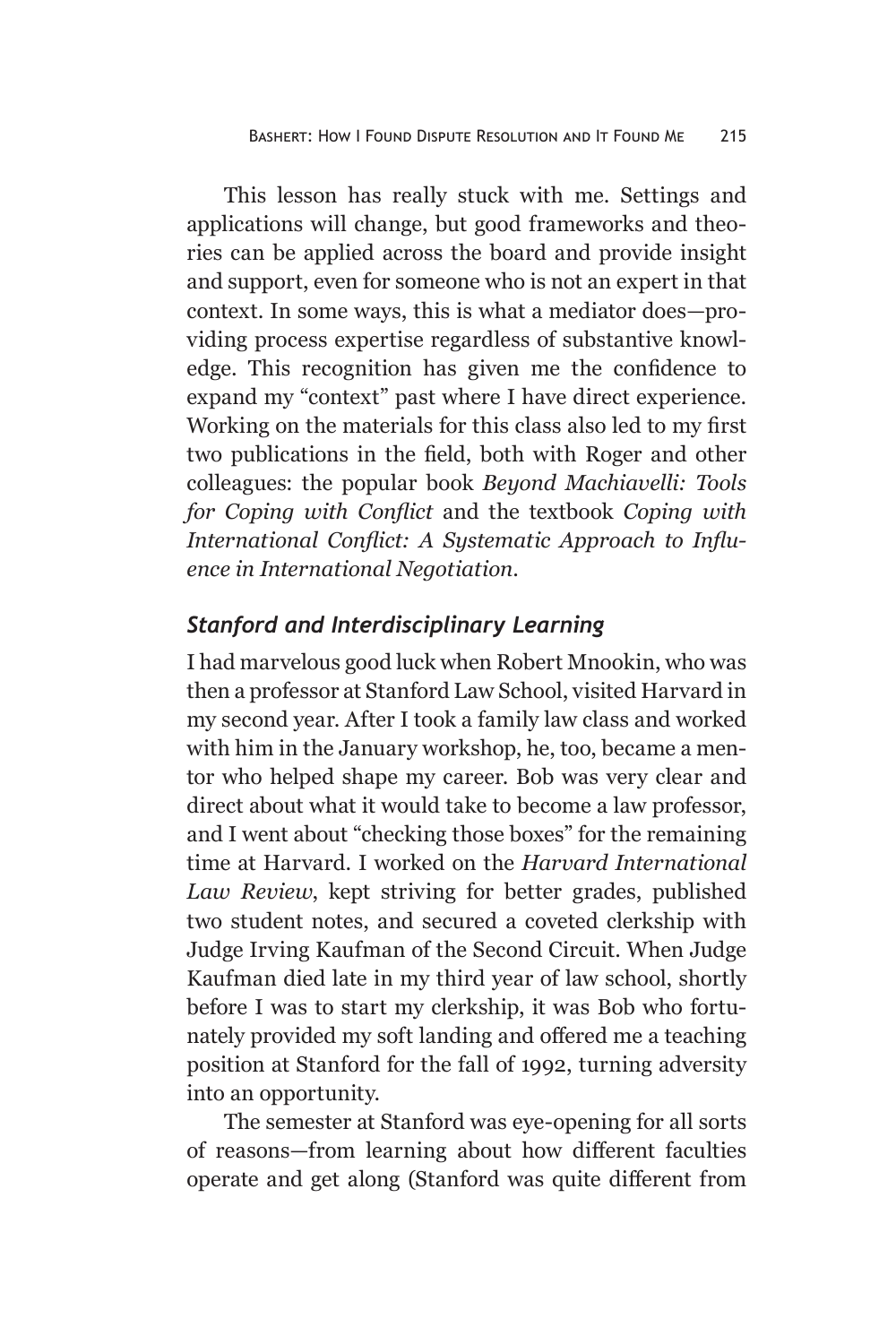Harvard) to the amazing interdisciplinary focus of the Stanford Center on Conflict and Negotiation (SCCN) in the 1990s. I also was exposed to yet another take on the world of negotiation. Each of these lessons informed my future work. In particular, SCCN was renowned for working with leading lights in the emerging field of behavioral economics and psychology, including Lee Ross, Amos Tversky, and Daniel Kahneman. Although my undergraduate work had been interdisciplinary, law school perhaps inevitably focused on cases, case studies, and law reviews about and from lawyers. This was true even in the negotiation class. Being at Stanford was a key reminder that interdisciplinary work was crucial to creating negotiation theories that were robust and applicable.

The semester at Stanford also gave me a distinct comparison between the kind of writing and theory and practice that Roger was producing and what was happening at Stanford, with its high-end empirical work. Harvard was best known (in negotiation) for Roger's famous book *Getting to Yes*, which is easy to read, with no citations, and is still assigned in classes around the world, having sold millions of copies. On the other hand, the wonderfully rich and empirically based *Barriers to Conflict Resolution* produced by Stanford was not being assigned in any law school classes, let alone being read by practicing lawyers (Mnookin et al., 1995). It would take years before this material would be "translated" for law school use and then popularized by Kahneman's own later writing. For me, this was a realization that there was a whole world of research that *could* inform best practices in negotiation but would not unless and until people were actually reading it. This was a lesson I put into action years later with Chris Honeyman, creating and editing *Th*e *Negotiator's Fieldbook*, followed by *The Negotiator's Desk Reference and Negotiation Essentials for Lawyers*, translating theory into prac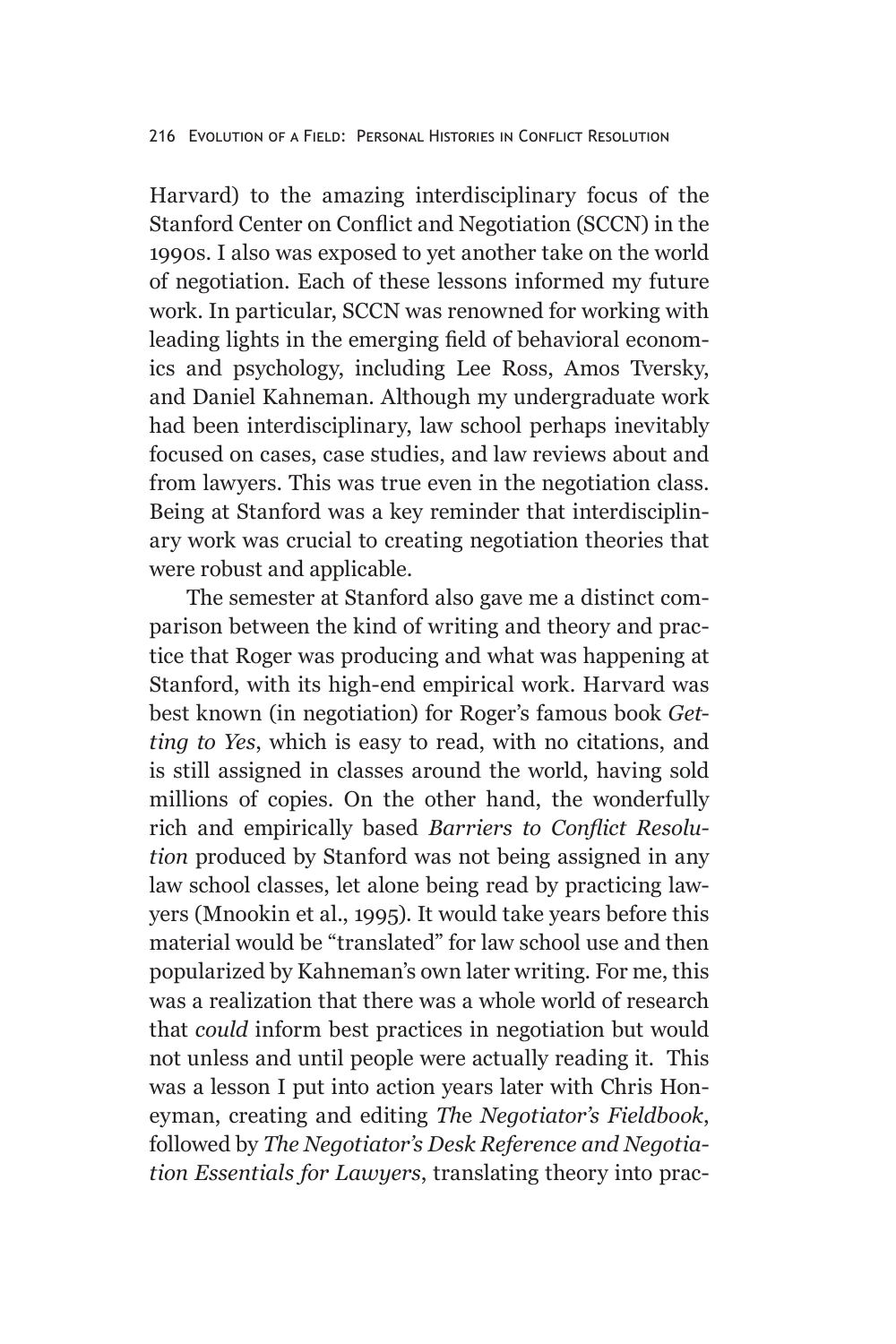tice (and in my dispute resolution textbook, co-authors, Carrie Menkel-Meadow, Lela Love, Jean Sternlight, and Michael Moffitt, I found partners who were equally committed to interdisciplinary readings and approaches).

## *Visiting in DC*

Fast forward: I returned to the East Coast from Stanford, worked in Washington, DC, for two years at a law firm where I continued to conduct trainings in negotiation (my law firm, first skeptical about an associate who wanted to teach, later hired me to do that), and then landed a position visiting for one year at George Washington University's Elliott School of International Affairs. Roger had connected me with a group of international negotiation scholars based in political science and involved with the School of Advanced International Studies at Johns Hopkins (SAIS), George Mason, and other intellectual centers addressing issues of international relations from their own disciplinary perspective. This group's monthly lunch meetings provided me another opportunity to get different perspectives on topics I enjoyed so much. I was honored to join professors Bill Zartman, Saadia Touval, and others who added to my reading list of "things I should know." Saadia was instrumental in connecting me with the Elliott School when people there were scrambling to fill a last-minute opening in their international law offerings. (I remember feeling that this connection I had built, too, was *bashert*  because I had already decided to quit my law firm within a few months. I was clear with the lunch group about my goal to teach, and Saadia remembered that when this job opened up.)

And so I ended up teaching international law and international conflict resolution to undergraduate and graduate students in political science. The classes were terrific, but in some ways, the conversations each day with my new col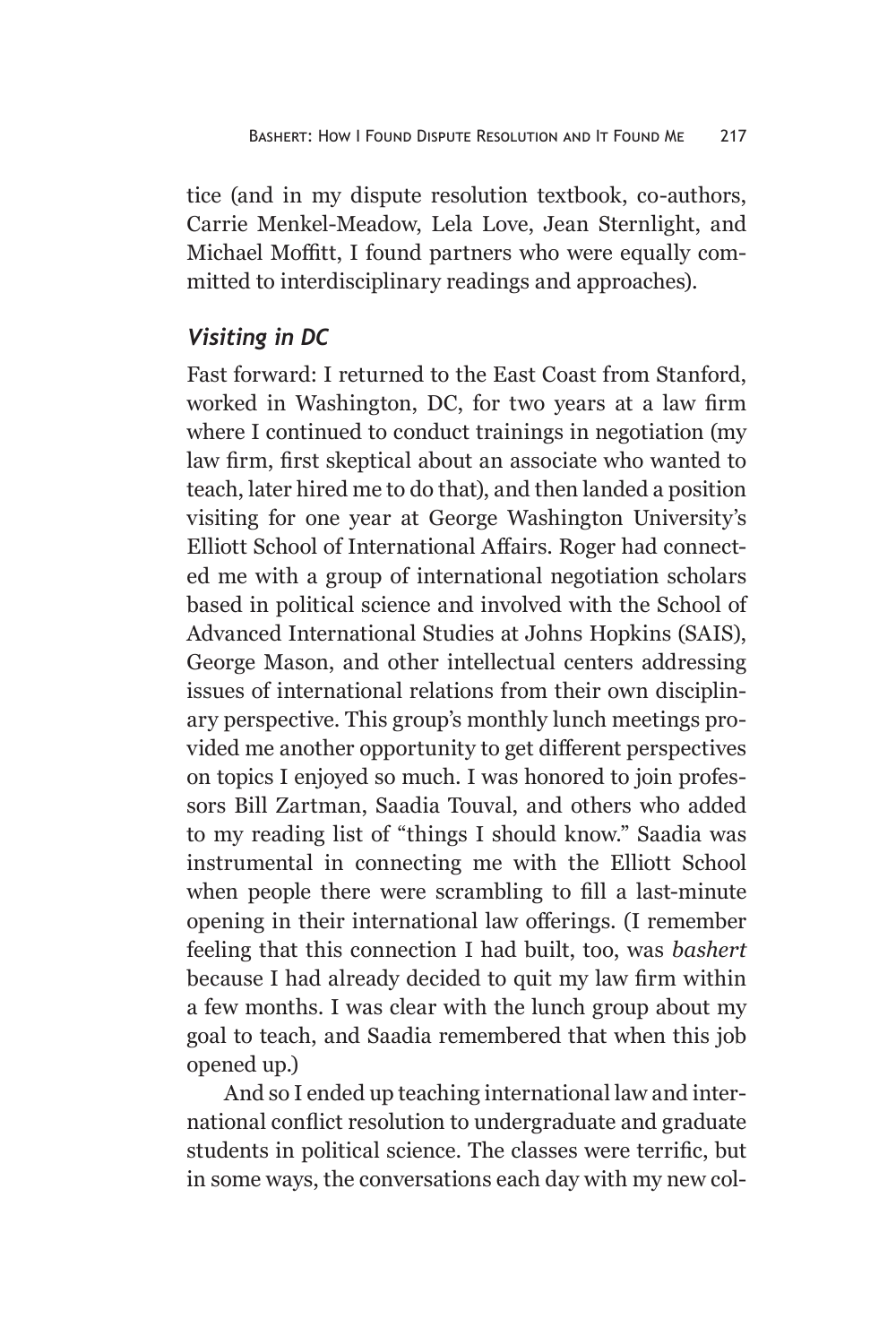leagues in the political science department were even more instructive in how different disciplines do research and approach the world (for example, the empirical research on the Supreme Court done by political scientists was fascinating to me, as they often focused on overall voting patterns while in law school we had primarily focused on legal reasoning).

#### *Landing at Marquette*

The visiting position lasted only a year, so in 1995, I went on the teaching market for a full-time faculty position. I landed a job at Marquette, where I have been since the fall of 1996. I've taught dispute resolution and negotiation almost every year since then and have also moved through a series of additional classes that have continued to inform my thinking about dispute resolution. When I arrived at Marquette, I focused on international law (and international conflict, based on the undergraduate course at Harvard). Over time, I have also taught human rights, European Union law, and art law but slowly settled into dispute resolution, negotiation, international law, and a seminar of rotating topics—all topics that I have chosen, written about, and loved. Against my will (but a switch I am now totally delighted with), I shifted out of international law more than a decade ago into teaching ethics. Other classes now include Restorative Justice and Alternative Criminal Processes.

On reflection, this seems like a pretty straightforward path into academia and a steady career of writing, teaching, and training in the field. Yet many of us have noted family influences on our choice of field. Did they perhaps also play a role?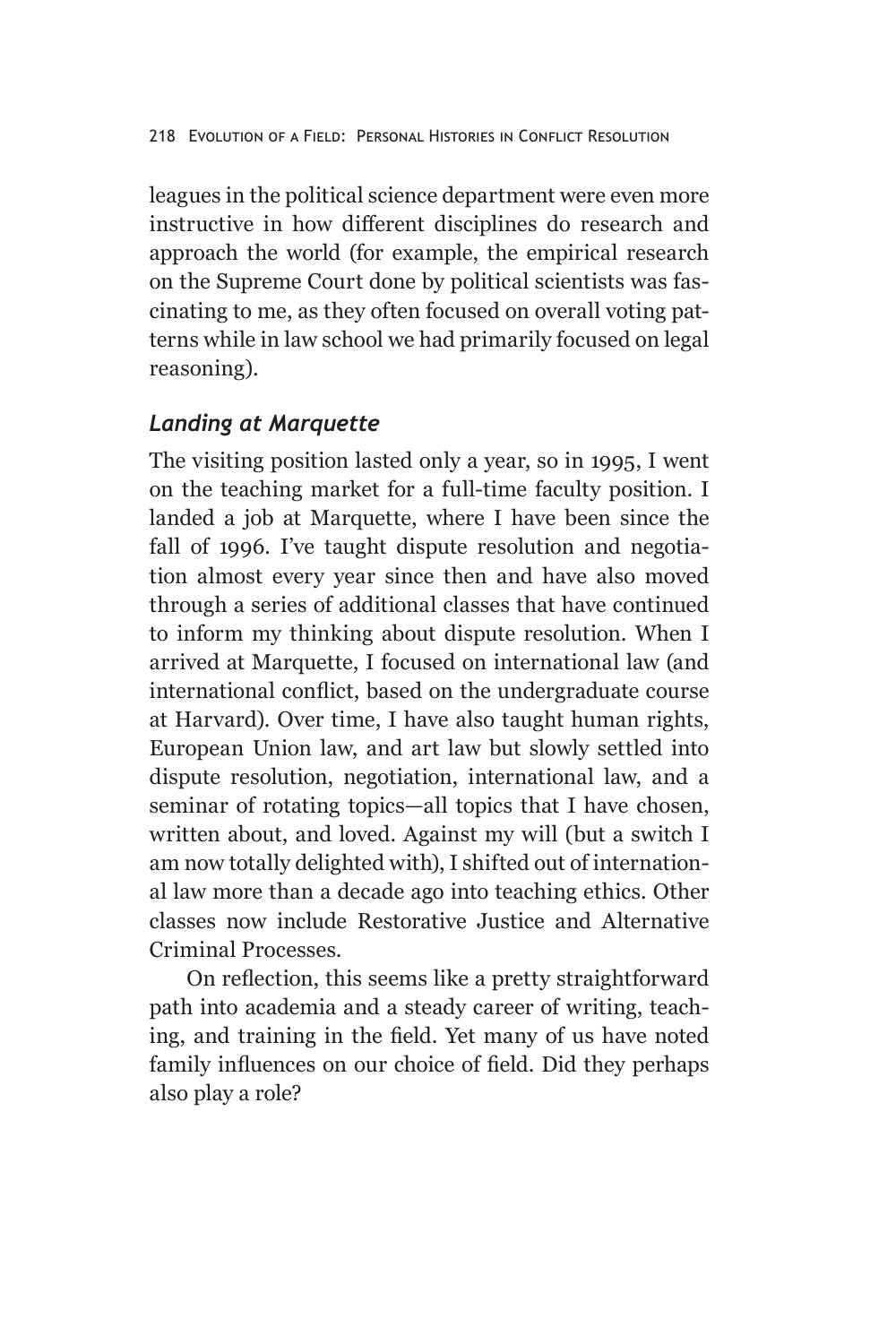#### *Family Matters*

My parents divorced and remarried when I was relatively young, bringing our combined families on each side to six kids (my children have more than 20 first cousins!). I was the eldest of my parents' "core four," so there was no question about my being in charge or acting like the mom as we navigated the divorce and realignment of our family. (I am sure that each of my siblings has stories of me bossing them around, and I am also sure that I still do that now at times.) And, as the eldest, I was usually the one to manage communications between parents who did not necessarily want to communicate with each other. My guess is that this responsibility trained me as a mediator, developing my ability to hear a point of view even when I did not agree with it. Arguments among the kids (and sometimes with the adults) were loud, vocal, heated, and probably quite healthy in getting everything out. Although I still don't think I went into dispute resolution because of all of this, I do think that this early experience gave me a better understanding of how different people, including myself, manage—or do not manage—anger.

In my first-year negotiation class at Harvard, managing anger was the personal skill that I worked on. A bit of background: each year, the negotiation class professors called on psychologists to work with the class for a few sessions so that each student could identify one interpersonal skill the student wanted to improve and work on it with a psychologist. Students created a scenario that required this skill and then were videotaped showing different responses, exercises designed to help us be more in control and effective. I knew that I could express anger in family relationships, particularly with my youngest sister, since she and I were quite good at pushing each other's buttons until we were both in tears. And I'd seen anger between divorced parents who were still parenting four children. So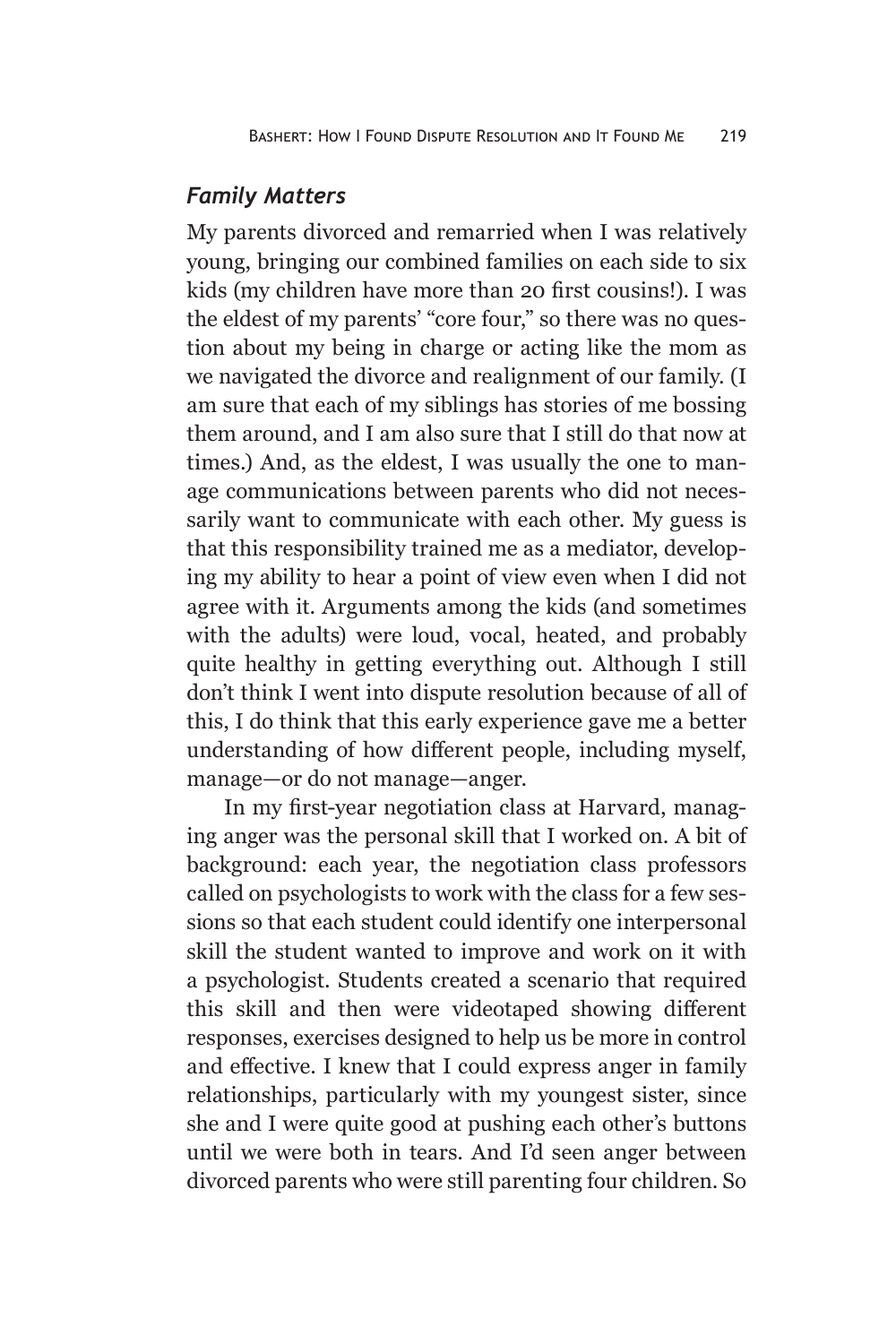I was good on that. What I knew I needed was the ability to express anger professionally. How do you tell someone, such as a boss or a colleague, that what they did was out of line?

This was the skill that Bruce Patton worked on with me, work so impactful that I can still recall it clearly. It was okay to be angry, and it was okay to share that fact—it just needed to be deliberate and purposeful. I loved watching the videotape of me reacting to Bruce (who had learned how to push my buttons) with cold, calm disappointment rather than out-of-control rage. This was another moment when I realized how, in teaching negotiation, you can push people to be a better version of themselves. And it inspired (and still inspires) me to encourage personality stretching. It also reminds me that we are not "set" at age 25, an idea that is very useful both in teaching negotiation and in teaching ethics.

## **Academic Concentrations**

My ongoing work as an academic has focused on three main areas. Both their origin and their possible futures, I think, are worth exploring.

## *International Law and Conflict*

In high school I competed in debate and speech and after my freshman year discovered that I loved extemporaneous speaking. Extemporaneous speaking, as an event, was a competition in which each participant was given a question, 30 minutes to prepare a speech, and seven minutes to deliver it. The questions could cover any domestic or foreign current event, so performing well required a lot of advance work. For background, I regularly read the *New York Times*, the *Economist*, the *Christian Science Monitor*  (which in that day was known for its foreign policy cov-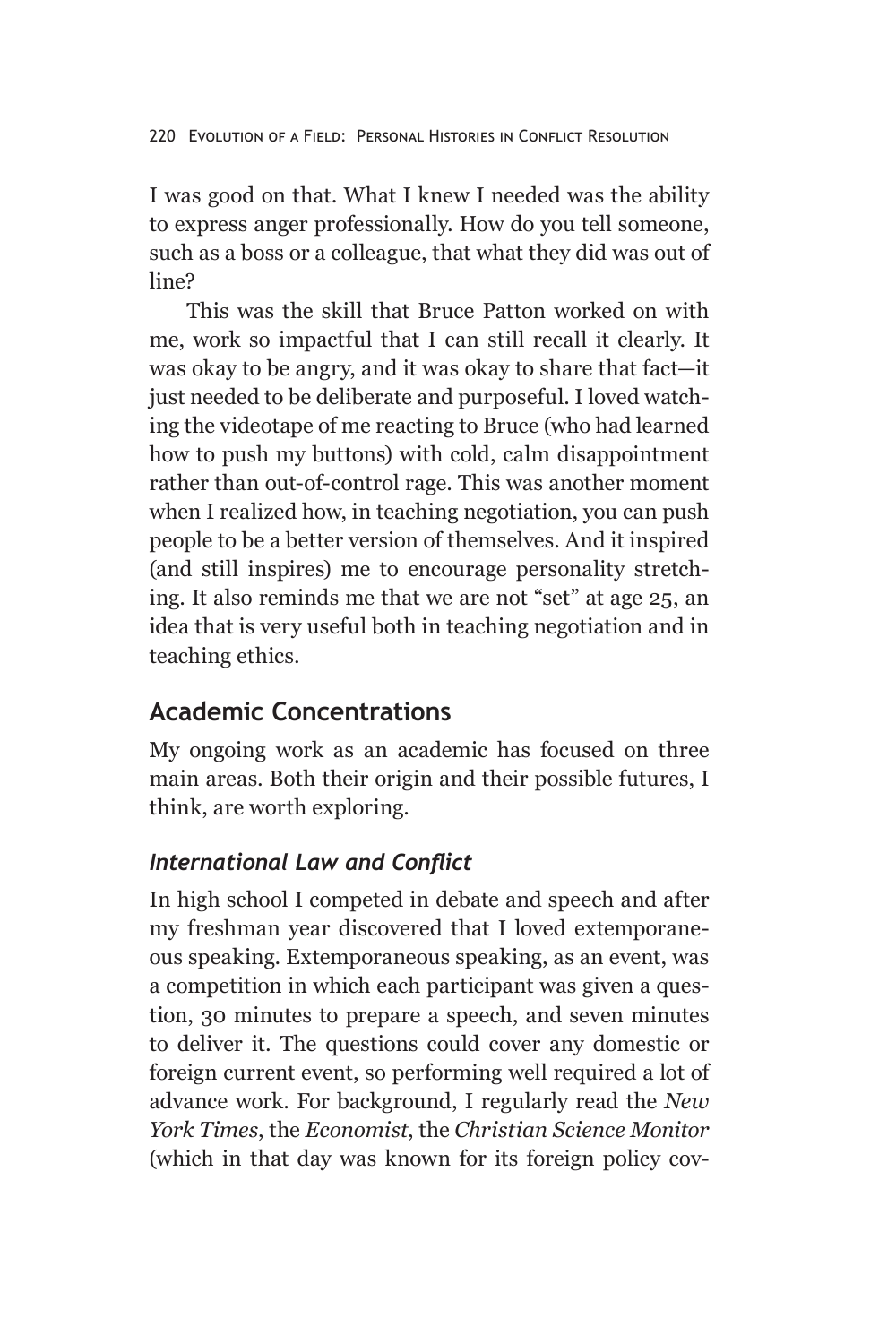erage), the *Wall Street Journa*l, and *The Financial Times*, among other publications. My teammates and I cut out relevant articles and created huge files about each country/ leader/crisis and toted those around to different competitions. In retrospect, I realize that pre-Internet, we created our own portable Wikipedia that we could dive into at a moment's notice. My best friend and I, who traveled to state and national championships together, were both quite talented. I doubt that anyone who knows me today would be surprised to learn that I won trophies for talking, but I didn't recognize then that this exercise—researching and delivering a very short speech in a very short time—would serve me better than almost anything else I've ever done.

It also gave me a terrific grounding in international affairs, which led me to apply to the Princeton School of Public and International Affairs for my major in college. And, although I hadn't been out of the country until my junior year in high school, traveling abroad became a pursuit in and of itself. The summer after my sophomore year at Princeton, I went to Paris to work in the regional government, at the Préfecture de la Région Ile de France, and was captivated by the debate over allowing EuroDisney into the outskirts of Paris and the fear that it would ruin French culture. This, perhaps for the first time, showed me how different people view the world differently depending on their own experiences and perspectives (what I now understand to be partisan perceptions).

In my junior year, and as part of a "task force" class titled "US Policy toward Greece & Turkey," we took a trip to Greece and Turkey over spring break. Again, speaking first with one group of politicians and then another (who opposed most of the policy initiatives of the first group) was eye-opening.

In my senior year, realizing the value of in-person visits as well as wanting more travel, I set about (successfully)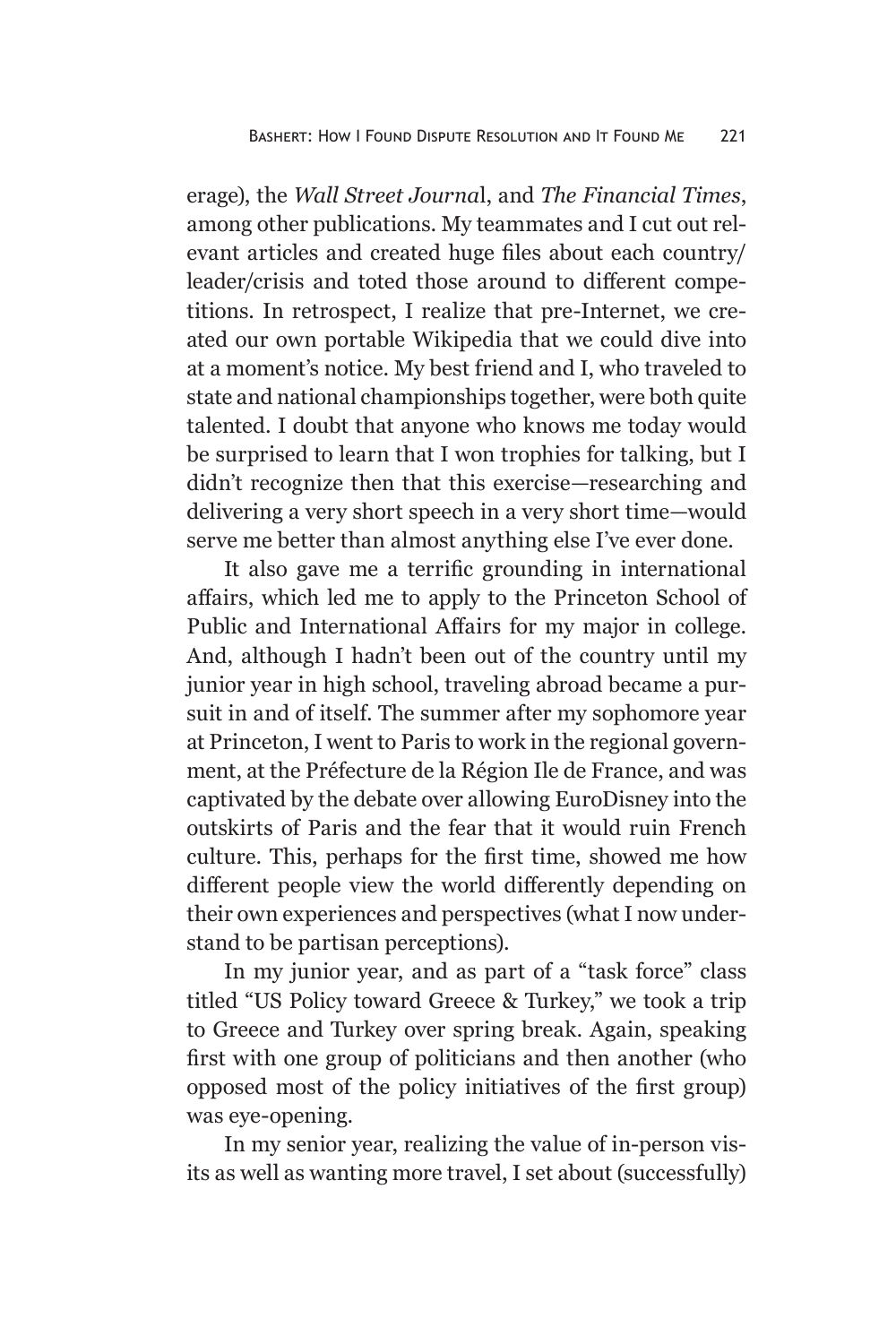persuading Professor Frank von Hippel that the "task force" for which I was the senior teaching assistant should go to Europe. The class was called the "Conventional Defense of Europe," and for our trip, we visited not only the headquarters of NATO and SHAPE (the Supreme Headquarters of the Allied Powers in Europe) in Belgium, but also US troops stationed at the Fulda Gap, the geographic trip wire for an East German invasion of West Germany; NATO and Warsaw Pact officials in East and West Berlin; and Warsaw Pact and Polish officers in Warsaw. This was invaluable, firsthand learning: I met all the individuals involved in executing military and political strategies, people whom I had only read about, and learned directly from them about their challenges, concerns, and thoughts.

I realized that when we visit other countries and other cultures we learn much more than book learning (and that even book learning sticks better when we have people, places, and experiences we can attach to it), so in my teaching today, I create the same opportunity for my students. I started in 2008 with a trip to Europe to study international courts and for the last 10 years have taken students to Israel to study the Israeli-Palestinian conflict up close. My students and I also went to Cuba when it opened in January 2016 and, most recently, to Northern Ireland in early March 2020.

Even though I know that most of my law students will not go into foreign relations, I think learning about international conflict helps with lawyering in general. Realizing that things are not black and white, that headlines are only part of the story, and that there are multiple interpretations of any event allows students to reflect on conflicts and problems that are not their own and to apply the tools that we teach. This is true of issues with clients, problems in society, politics, and other big matters. Hoping to show how conflicts taught in the classroom can be used in real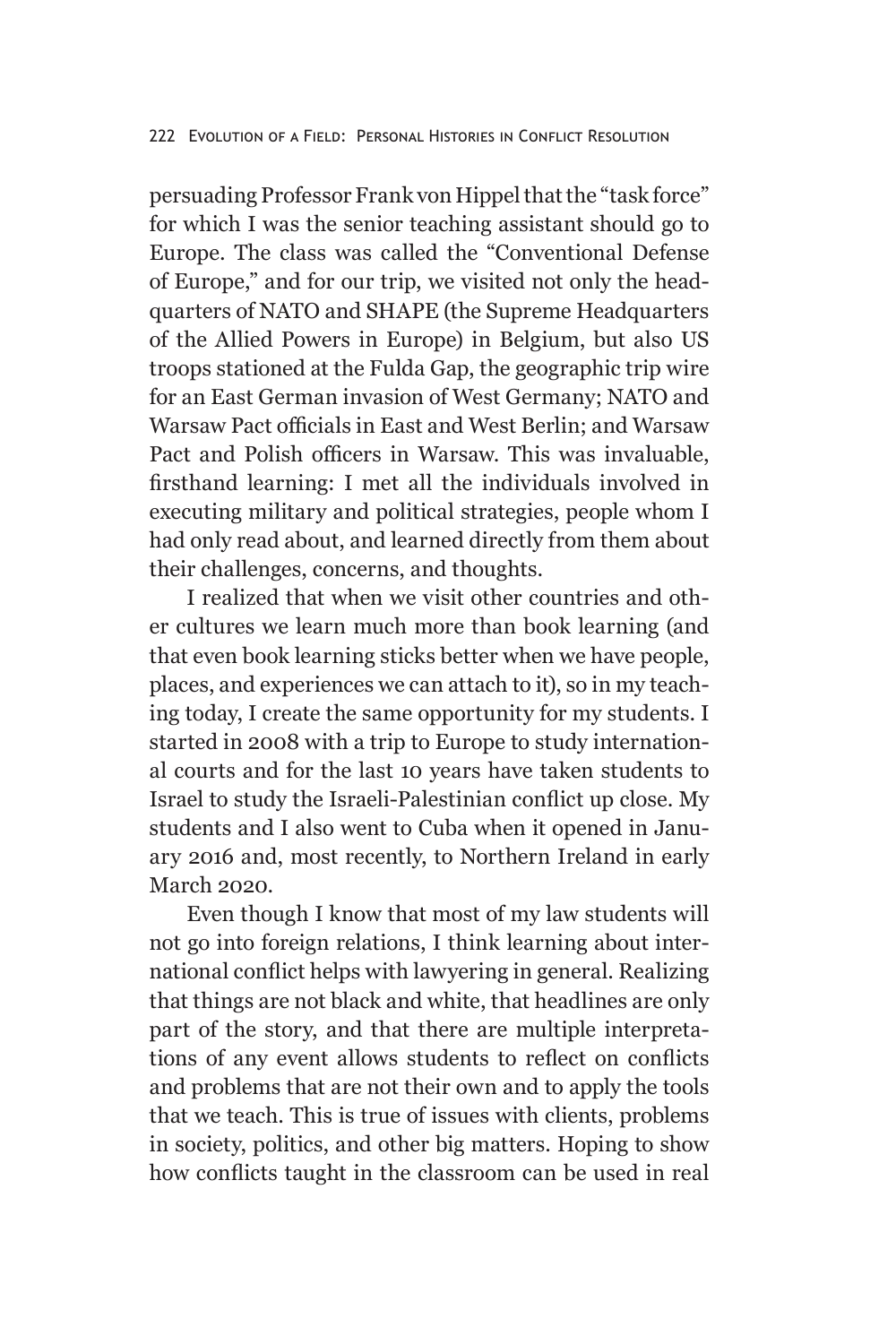life, I usually end my Dispute Resolution class by giving students a dispute system design challenge such as advising the police department about designing a civilian complaint system (an exercise that seems especially relevant and important in today's troubled world).

One last note on the international focus of my career. For my senior thesis at Princeton, I wrote about the Musée d'Orsay. I wanted a thesis topic that would get me back to Paris and combine policy with art history, which was my quasi-minor, and my French professor suggested writing about the new museum—again, *bashert*. Looking back now, I realize that my research focused on decision points and conflicts in the creation of the museum. I loved writing the thesis, and the book that grew out of it, and I still love visiting the museum. The topics most interesting to me at the time were the debates (and therefore negotiations) about the starting and ending dates of the collection, the interior architecture of the museum, and the role of outreach and history in the museum. My research allowed me to interview the major players involved in these decisions, and—once again—reinforced my recognition that everyone has their own view of what happened and why.

I learned two important things about negotiation in working on that thesis. To conduct the research, I had to cobble together funding for a trip to France from four or five different university departments, related organizations, and alumni groups, which meant I had to create a negotiation plan and ask for what I needed to make the trip happen. I also had to learn how to get interviews with all the important players. Once I landed one "side," landing the other was easier. (I managed to get an interview with a journalist from *Le Figaro* through connections with my French professor, for example, and then told the journalist from *Le Monde* that it would be a travesty if I talked only to the more conservative paper.) Only later was I able to name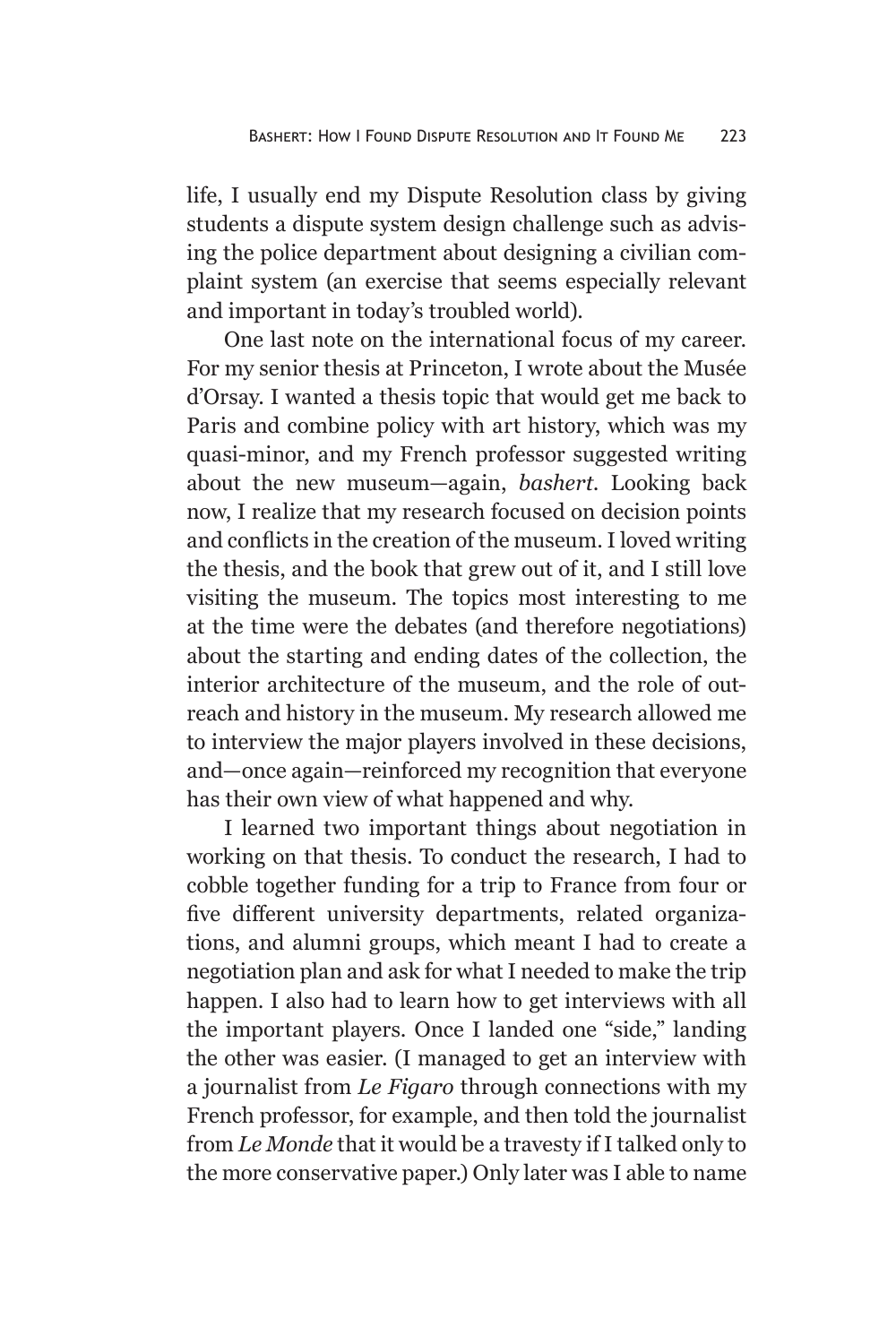the negotiation concepts that helped me persuade everyone to talk to me in the short three weeks I was in Paris.

#### *Women and Negotiation*

I was relatively oblivious to gender differences in negotiation until I took the law school negotiation course. On the one day devoted to differences, I remember watching a video from the 1980s that provided advice on how women could negotiate more effectively. I don't actually recall what it said, I just recall feeling appalled and surprised. Who were these women who needed advice on being assertive? As I have often said in my presentations on gender, no male member of my family—no husband, brother, father, or son—has ever worried that the females in his life were not being sufficiently assertive. And while this is mostly a joke, I realize that I was raised with stories about strong women in my family succeeding at negotiation and bending rules that were seen as sexist.

I used to call my grandmother, Mama, an anti-feminist feminist. On the one hand, it was important to her that I could cook, had kids, and wore heels. On the other hand, she herself was a math teacher who then was my grandfather's accountant—and fully supported my career from the start. She would tell me stories about her aunt, my Great-aunt Rayah, who was a doctor for the White Army in the Russian revolution and later emigrated to the United States. Great-aunt Rayah delivered both my mom and uncle and then helped my grandmother bend the rules to keep her job. Back in the day, female teachers were supposed to quit the moment that they got pregnant—but then return to work immediately if they wanted to keep their job. This rule did not work for my grandmother, or her aunt. Mama, apparently twice, did not quit her job until she was showing and couldn't hide her pregnancy—she needed the money—and great-aunt Rayah then duly explained the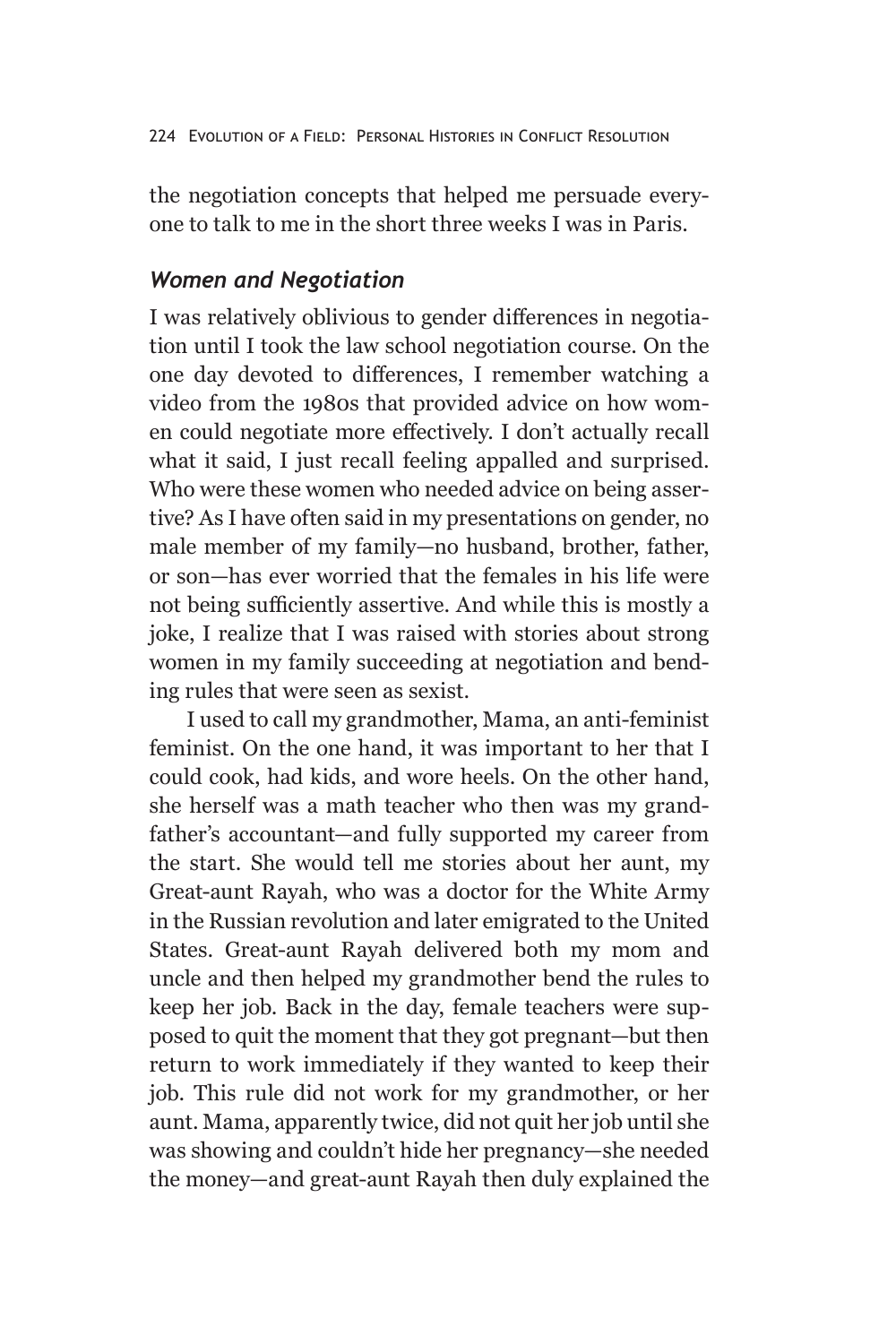"premature" births to the school system. Of course, since the babies were "fragile" each time, my grandmother had a doctor's note saying she could not return to work for several weeks after the birth. These women created their own maternity leave policy.

My grandmother also told me stories about her mother, Anna (my namesake), who had come to America on a boat from Russia by herself at age 15 and then worked to bring the rest of her family over. My favorite story of my great-grandmother's successful negotiations was when she went to a store (after it went bankrupt during the Depression) and literally sat on the furniture she had purchased to ensure its delivery. (And as a child I was told that I was a great negotiator myself when I convinced my younger brother to clean my room each week for 10 cents, pocketing the remaining 15 cents that my parents paid me to do it.)

Other gender stereotypes also did not seem to fit me. For example, I loved building things in the workshop at my dad's lab and constructed and wired a dollhouse for my sisters rather than playing with the dolls myself. (In eighth grade, when I asked my mom for a doll, since I didn't yet have one, she explained that I had broken them all when I was younger.) And I loved math and science all the way through high school. I switched to social science only after taking—and not understanding—a linear algebra class at Carnegie Mellon as a high school student. (In retrospect, I wonder whether in another era or with another professor I would have had more encouragement and mentorship to stick with it, but that's just speculation.)

In short, it had never occurred to me that I would negotiate differently because of my gender. My first research project about women and negotiation was to rerun Gerry Williams's 1976 study on negotiation styles, in which he found that legal negotiators behaved primarily either in a cooperative or a competitive manner, with 65 percent of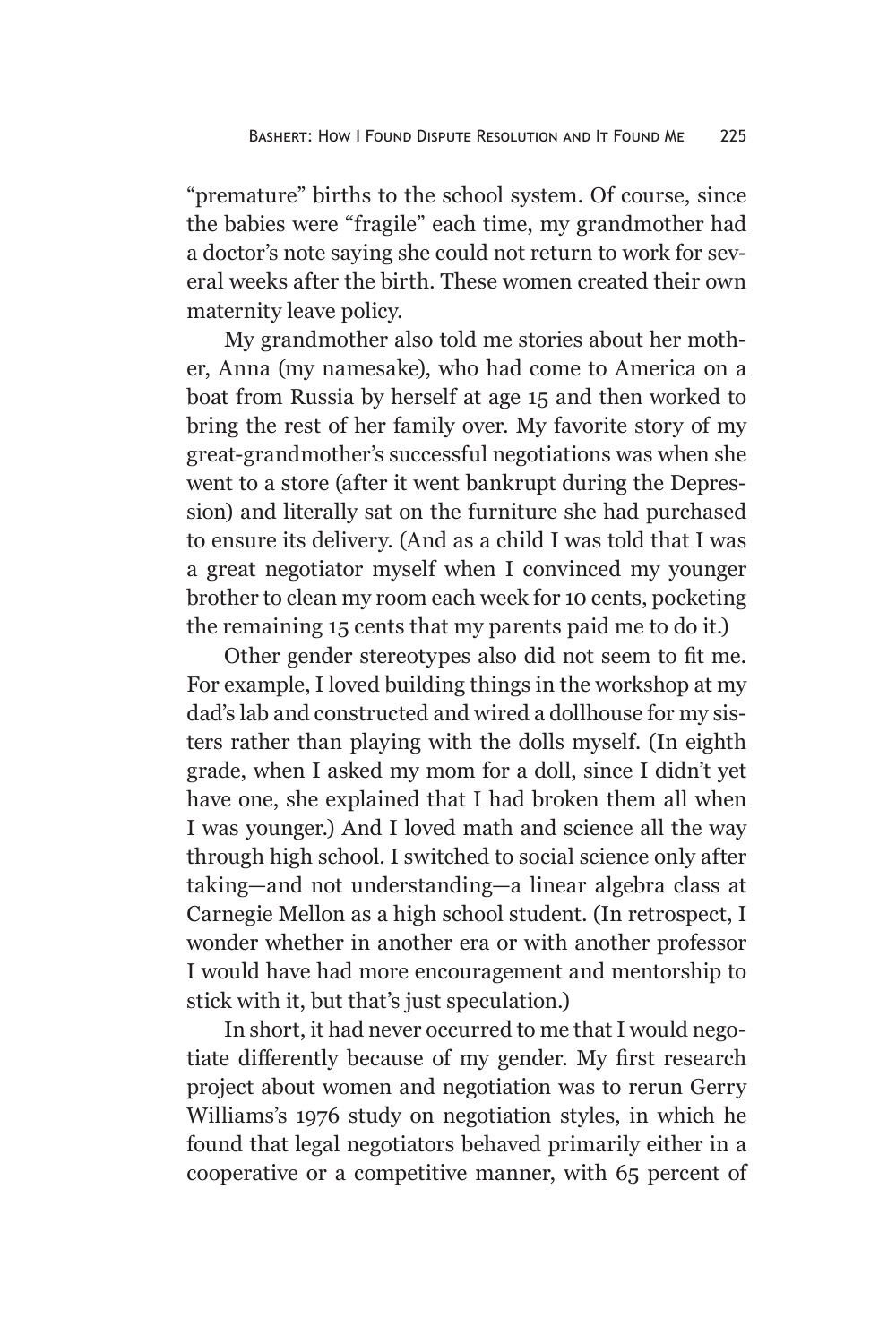lawyers falling into the cooperative style (Williams, 1983). His original study had not even had enough women in the sample pool to pull out any negotiation differences, so I wanted to run a new study to see if there were. By 1999, I had completed what I thought would be enough law review articles for tenure and turned to working on the longer project of running this study. In 2001, I had the results and could demonstrate that lawyers assessing the behaviors of other lawyers barely found any gender differences at all. So I moved away from the topic of gender, convinced that there were negligible gender differences, if any.

Yet a few years later, when the book *Women Don't Ask*  came out, I was troubled by the results (Babcock & Laschever, 2007). It indicated that younger women at the start of their careers were not negotiating the terms of their employment. This caused some reflection on my part and prompted me to do additional research. I realized that I, too, had not negotiated my first salary offer. I don't think that was related to the fact that I was a woman, but rather that no one had told me that I should negotiate. (Perhaps that itself was gendered?) I also wanted to think about the broader lessons: When should we negotiate? How should we be trained? How do we even create the expectation that you should negotiate? My next research project examined whether my own law students were negotiating upon graduation. I discovered to my delight that the women were negotiating at the same rate that the men were and were getting just as much or more money.

This helped me realize that blanket guidelines about how all women negotiate are far too broad. I also noted that most research focused on assertiveness, rather than additional negotiation skills. My research since that time has tried to home in on the contexts in which we see stereotypes at play as well as the far more common situations when gender is just one more difference negotiators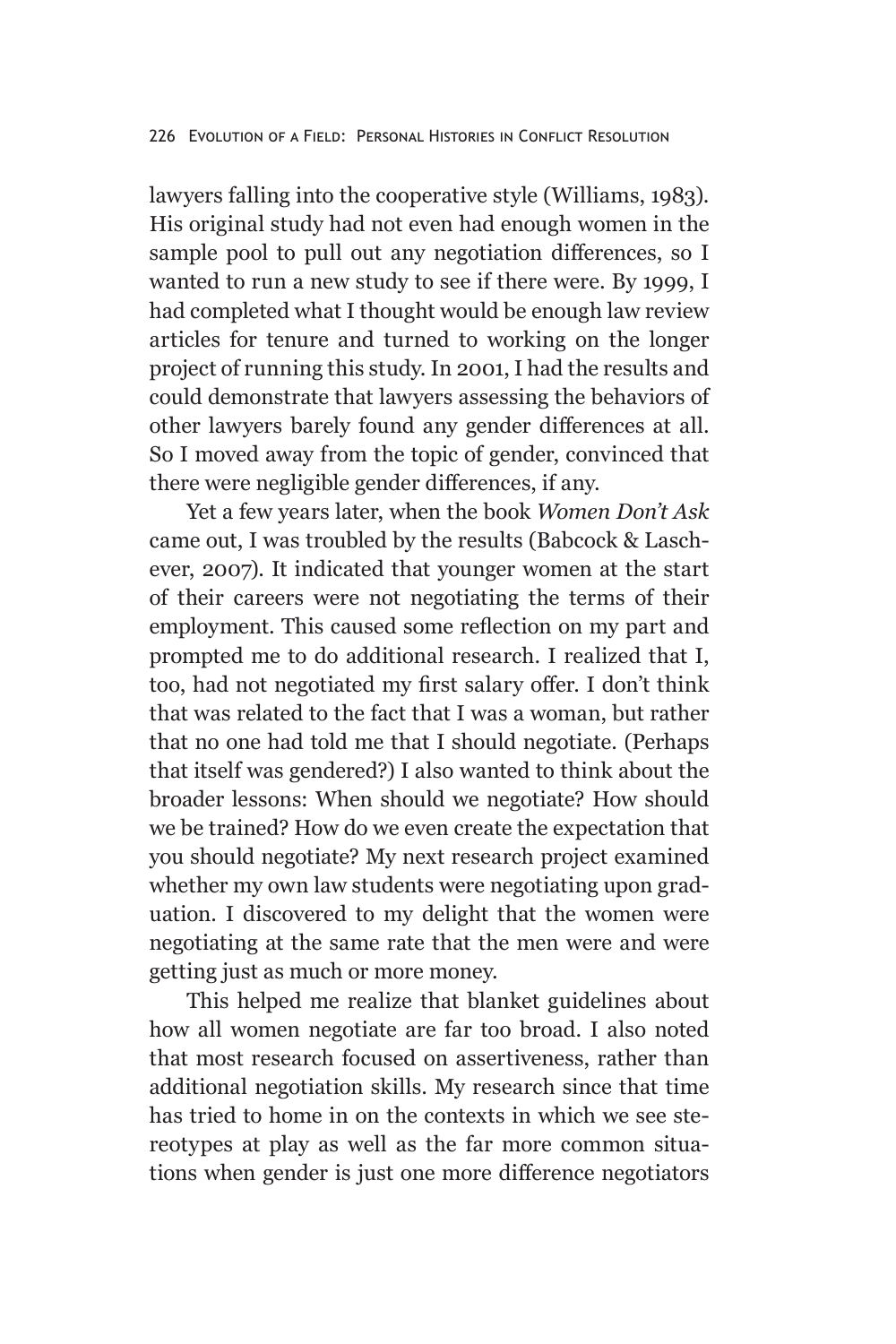have that may—or may not—affect how we negotiate. It's also made me realize that negotiation skills cannot remedy everything. Early articles would blame pay inequity on women for not negotiating harder, for example, but we know that such structural inequities cannot be fixed by negotiation alone.

#### *Ethics*

More than a decade ago, I was asked to take on teaching ethics to allow a junior colleague to be able to teach international law. At first I pushed back—I was not interested in ethics. But now I love this class—perhaps this was *bashert* again—destiny found me, and I was willing to grab it. I was ready for a new challenge and enjoy being exposed to a larger percentage of the student body since this is a required class. I've used the problem method, talking about what actual lawyers would do in a challenging ethical situation, a teaching methodology that ends up being close to how I have taught dispute resolution classes.

Dispute resolution focuses on more effective ways to resolve conflicts—how we want our students and future lawyers to communicate with each other and with their clients to be able to "get" more, protect their reputation, and behave in ways that allow them be good people. Similarly, international law focuses on how countries should behave toward their own citizens and toward other countries (with the emphasis on "should"). Thus, the focus on legal ethics fits quite well as I can talk about the world we want and how thoughtful (ethical) decision-making promotes that vision. It's not that we can eliminate conflict between countries or lawyers or clients—it's that we can handle it better.

Some commentators have suggested that ethics professors should not do more than teach the rules of professional responsibility, that they should make sure that students know the rules and that's all. Because students need to pass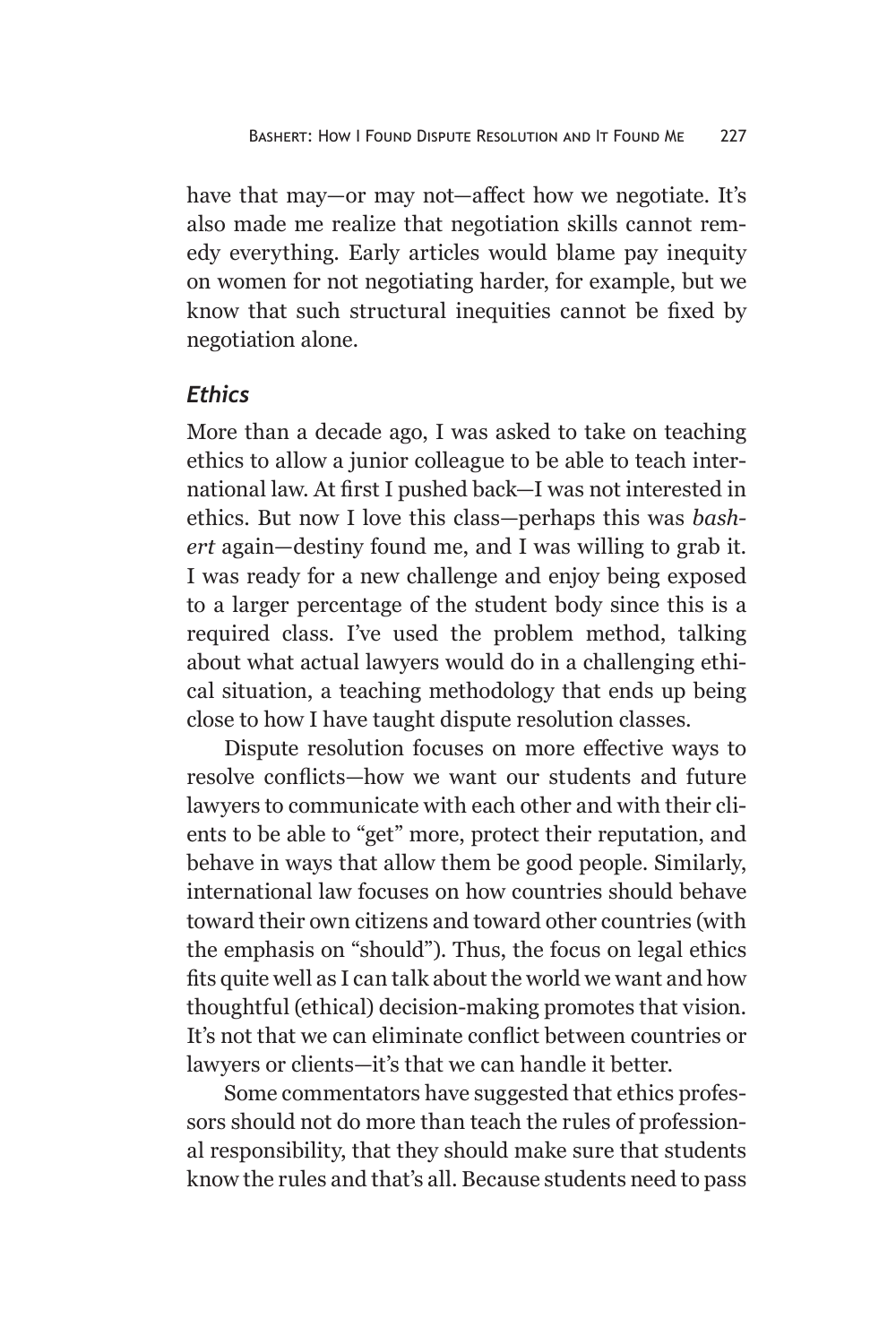the Multistate Professional Responsibility Examination (MPRE) to pass the bar, this is an understandable priority. There is also a natural hesitation on the part of teachers who don't want to be accused of trying to challenge family or personal religious values.

We could assume that law students are sufficiently moral by the time we get them or that it's already too late—their morals are already set—but I think this is a dodge for several reasons. First, the more we know about brain science, the more we know that brains and moral decision-making are still evolving when people are in their 20s. Second, there are plenty of "legal" situations in which morals come into play, such as the tension between loyalty to a client and a risk to public safety. And then there are circumstances, such as conflicts of interest, where morals are not the key but rather, understanding what the ethical rules are and what client obligations we have are crucial. In short, I think we have the opportunity in these classes to talk about what type of person each student wants to be and discuss the challenges to that goal that might arise in terms of financial pressure, family strife, career concerns, and stress—all of which can lead to poor decision-making.

## *Criminal Context*

In some ways, this leads directly into my most recent foray into a new subject area—criminal law and alternative criminal processes. I started learning about restorative justice from my colleague Janine Geske, who started the restorative justice initiative at Marquette, when I sat in on her classes and visited a prison with her and our students. When Janine retired, I co-taught this class for several years until we found a talented alumna to take over. And, after colleague Cynthia Alkon approached me about writing together, we published the first textbook on alternative criminal processes for use in law school called *Negotiating*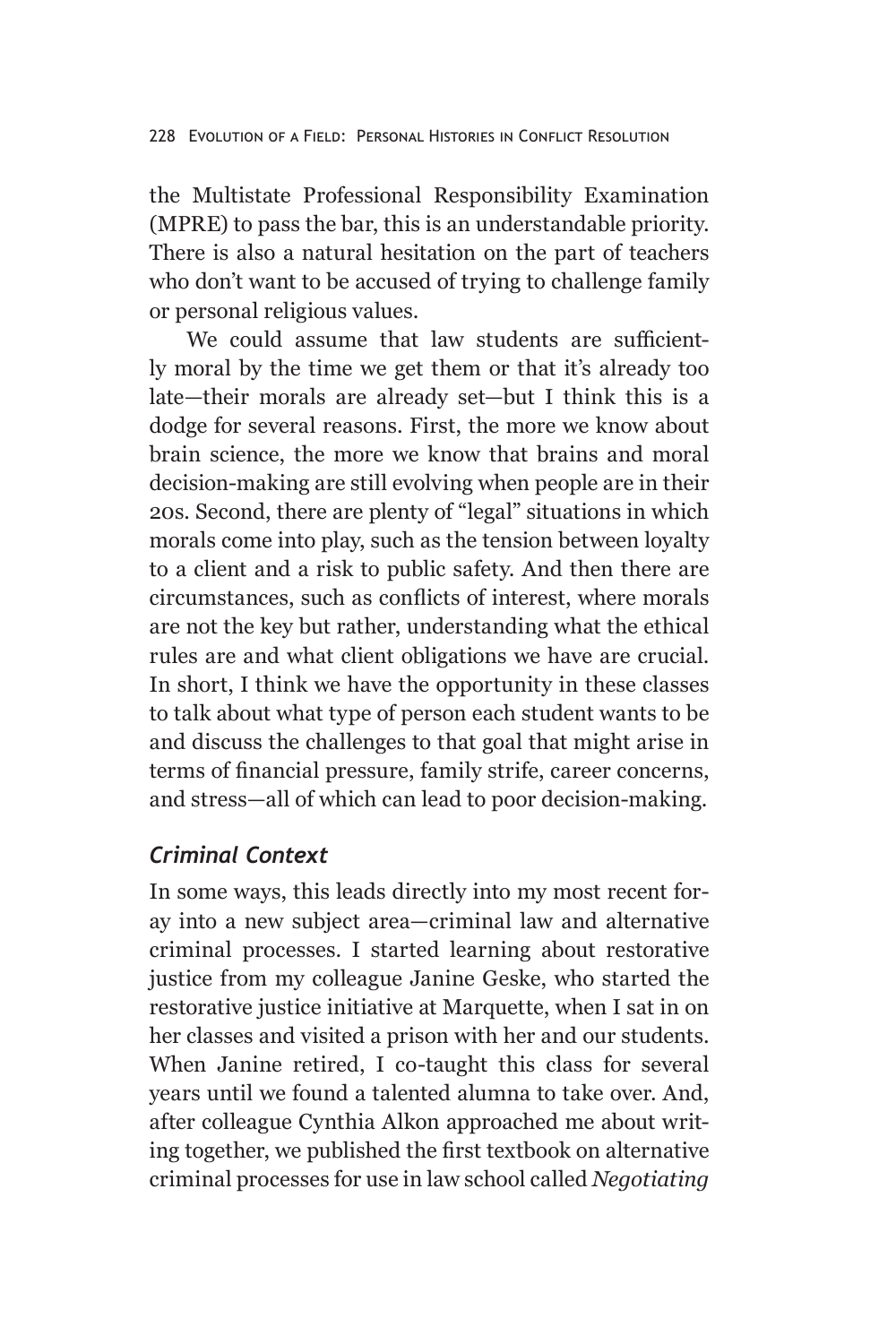*Crime: Plea Bargaining, Problem Solving and Dispute Resolution in the Criminal Context* (2019). I am not the only person to believe that our current criminal justice system is broken, with far too many mistakes, injustices, and racial divides. And I hope that applying a dispute resolution lens to that problem might be a slightly new way to help move sorely needed reform in the right direction.

## **Conclusion**

Looking back on my career, I see a few themes. From my lawyer grandfather, I was taught early on that curiosity and humility will lead to taking pleasure in a life of learning. If we assume there is more out there, we must continue to push ourselves out of our comfort zone, out of our discipline and push ourselves even out of the country. I have regularly sought out perspectives and experiences that are different from my own. My best friends from college and I did not share religion, region of the country, or political views when we all showed up freshman year, and that, to me, defined a good college experience.

I still try to purposely engage with different people. On our student trip to Cuba, for example, I strongly disagreed with a law professor who spoke to my students about international relations, but I was intrigued by her perspective. That empathy, maybe even humility, continues to stretch me, and I try to convey to my students the importance of challenging themselves. This is not to say that I'm not opinionated. I know I am. And I know I'll be more persuasive if I'm genuinely inquisitive and understand the other side.

The study of dispute resolution has given me a home for my interest in other people and places. It gave me frameworks and theories to structure my curiosity and understand why and how these concepts could be useful. I probably would not have been so compelled to work, teach, and write in this field unless something in it reso